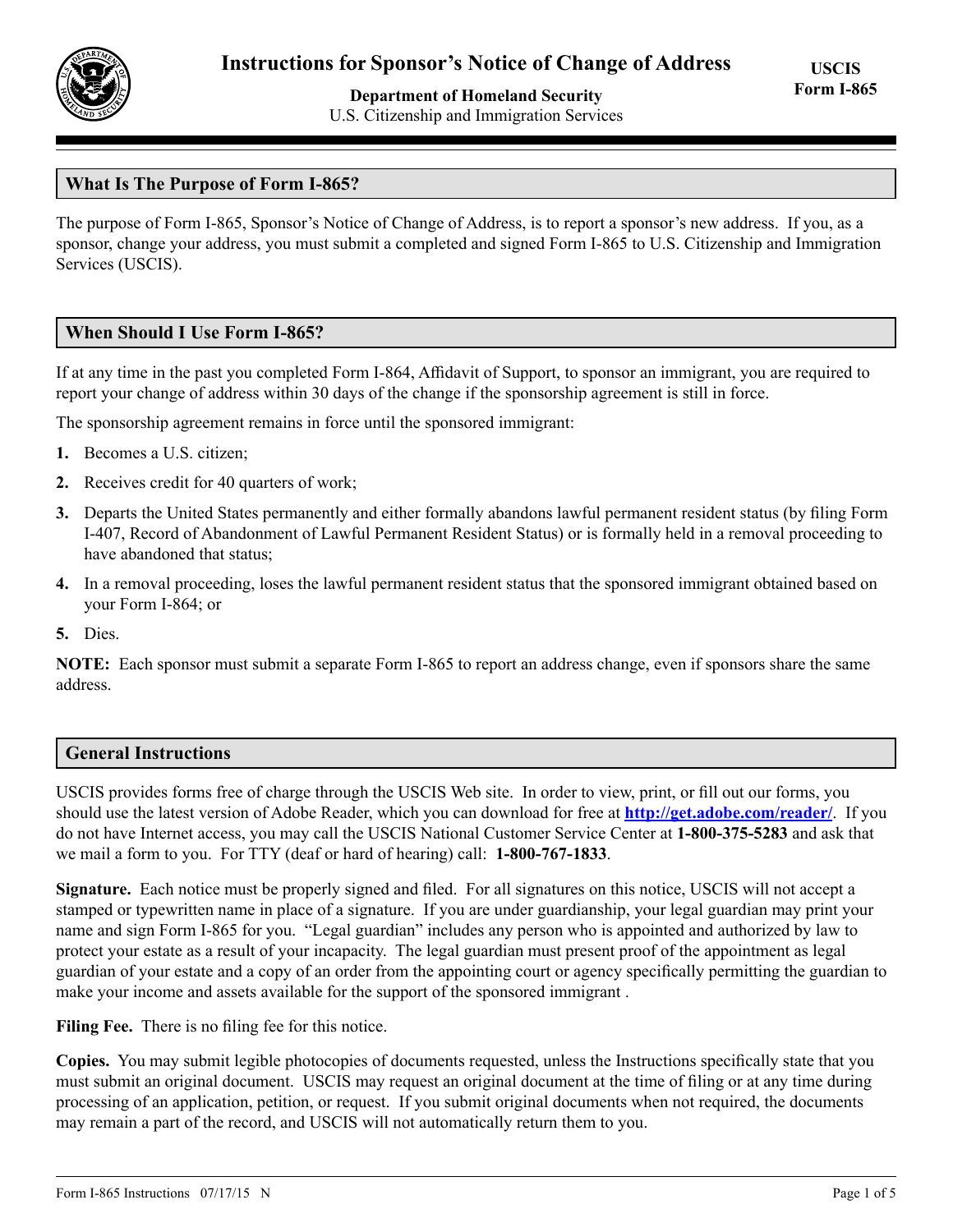**Translations.** If you submit a document with information in a foreign language, you must also submit a full English translation. The translator must sign a certification that the English language translation is complete and accurate, and that he or she is competent to translate from the foreign language into English.

## *How To Fill Out Form I-865*

- **1.** Type or print legibly in black ink.
- **2.** If you need extra space to complete any item within this notice, use the space provided in **Part 6. Additional Information** or attach a separate sheet of paper; type or print your name at the top of each sheet; indicate the **Page Number**, **Part Number**, and **Item Number** to which your answer refers; and sign and date each sheet.
- **3.** Answer all questions fully and accurately. If a question does not apply to you (for example, if you have never been married and the question asks "Provide the name of your current spouse"), type or print "N/A," unless otherwise directed. If your answer to a question which requires a numeric response is zero or none (for example, "How many children do you have" or "How many times have you departed the United States"), type or print "None," unless otherwise directed.

# **Specific Instructions**

Form I-865 is divided into **Parts 1.** through **6.** The following information should help you fill out the notice.

### **Part 1. Information About You (Sponsor)**

**Item Number 1.a. - 1.c. Your Full Name.** Provide your Family Name (Last Name), Given Name (First Name), and Middle Name.

**Item Number 2. Date of Birth.** Provide your date of birth in the mm/dd/yyyy format.

**Item Numbers 3.a. - 5. Your New Physical Address.** Provide your new physical address in the spaces provided. Do not provide a post office box (PO Box) number in the spaces. Also, include the date that your physical address change became effective in the mm/dd/yyyy format and indicate if your physical address is the same as your mailing address.

**Item Numbers 6**.**a. - 7. Your New Mailing Address.** Provide your new mailing address, including "In Care Of Name," if applicable. Also, include the date that your mailing address change became effective in the mm/dd/yyyy format.

**NOTE:** You do not need to complete these **Item Numbers** if your new mailing address is the same as your new physical address.

## **Part 2. Information on the Sponsored Immigrants**

**Item Numbers 1.a. - 8.** Provide the names and Alien Registration Numbers (A-Number) (if any) of the immigrants you are sponsoring. If you are sponsoring more than four immigrants, provide the requested information for each additional immigrant in the space provided in **Part 6. Additional Information**.

## **Part 3. Sponsor's Statement, Contact Information, Certification and Signature.**

**Item Numbers 1.a. - 6.b.** Select the appropriate box to indicate that you either read this notice yourself or someone interpreted this notice for you from English to a language in which you are fluent. If applicable, select the box to indicate if someone prepared this notice for you. Further, you must sign and date your notice and provide your daytime telephone number, mobile telephone number (if any), and email address (if any). Every notice **MUST** contain the signature of the sponsor (or legal guardian, if applicable). A stamped or typewritten name in place of a signature is not acceptable.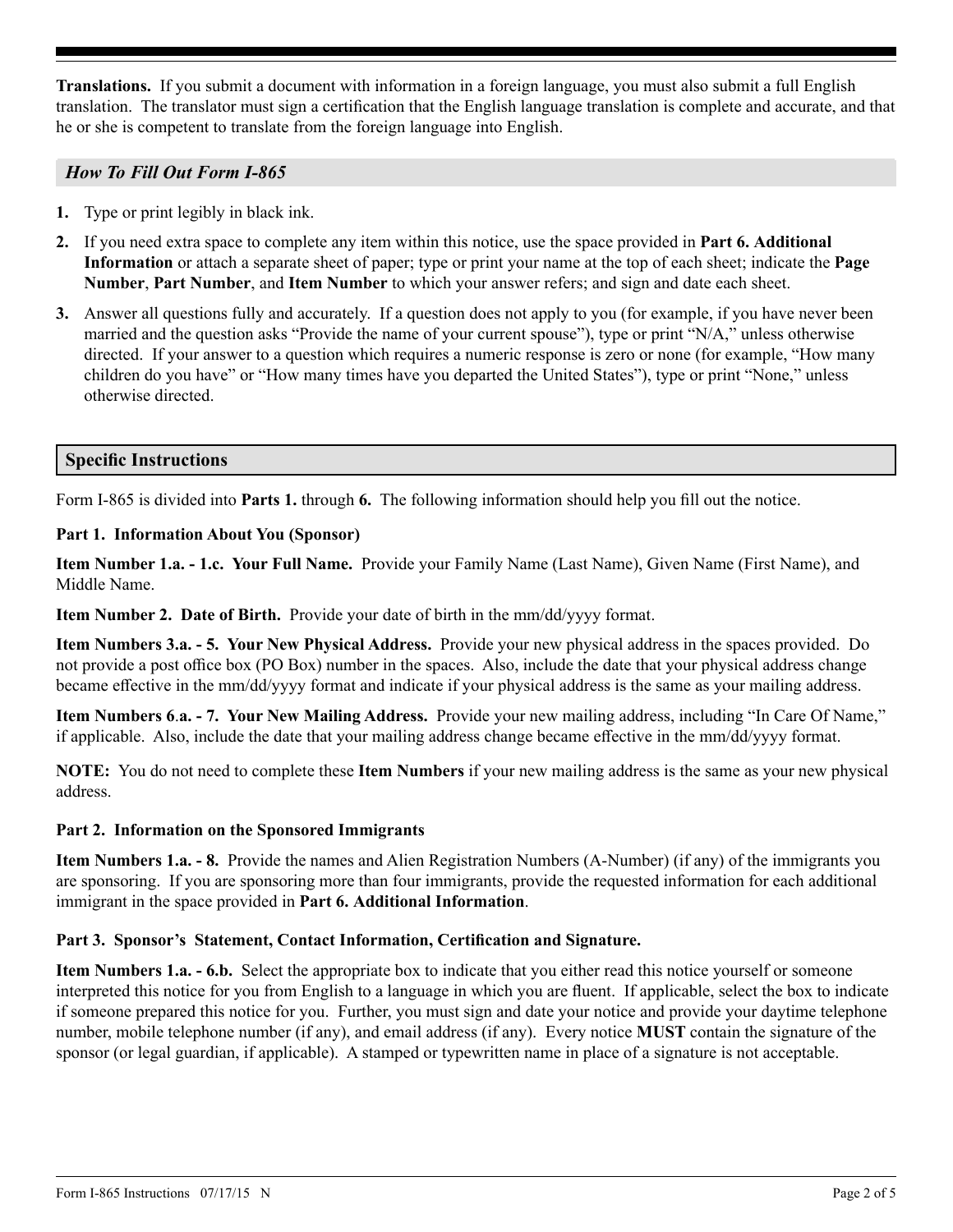### **Part 4. Interpreter's Contact Information, Certification, and Signature**.

**Item Numbers 1.a. - 6.b.** If you used anyone as an interpreter to read the Instructions and questions on this notice to you in a language in which you are fluent, the interpreter must fill out this section, provide his or her name, the name and address of his or her business or organization (if any), his or her daytime telephone number, and his or her email address (if any). The interpreter must sign and date the notice.

## **Part 5. Contact Information, Statement, Certification, and Signature of the Person Preparing this Notice, If Other Than the Sponsor**.

**Item Numbers 1.a. - 8.b.** This section must contain the signature of the person who completed your notice, if other than you, the sponsor. If the same individual acted as your interpreter and your preparer, that person should complete both **Part 4.** and **Part 5.** If the person who completed this notice is associated with a business or organization, that person should complete the business or organization name and address information. Anyone who helped you prepare this notice **MUST** sign and date the notice. A stamped or typewritten name in place of a signature is not acceptable. If the person who helped you prepare your notice is an attorney or accredited representative, he or she must also submit a completed Form G-28, Notice of Entry of Appearance as Attorney or Accredited Representative, along with your notice.

### **Part 6. Additional Information**

**Item Numbers 1.a. - 6.d.** If you need extra space to provide any additional information within this notice, use the space provided in **Part 6. Additional Information**. If you need more space than what is provided in **Part 6.**, you may make copies of **Part 6.** to complete and file with your notice, or attach a separate sheet of paper. Include your name at the top of each sheet; indicate the **Page Number**, **Part Number**, and **Item Number** to which your answer refers; and sign and date each sheet.

## *We recommend that you print or save a copy of your completed notice to review in the future and for your records.*

You should retain in your records:

- **1.** A copy of the completed Form I-865; and
- **2.** Evidence that you sent the original Form I-865 to the correct USCIS office and USCIS received that Form I-865.

USCIS will accept this documentation as proof that you complied with the requirement to file Form I-865. For example, if you send Form I-865 using the U.S. Postal Service (USPS), you should keep with your file copy of Form I-865, the USPS certified mail receipt or Express Mail shipping label along with a return receipt, both bearing postmarks and the address where you mailed Form I-865. If you send Form I-865 by a commercial delivery service, you should keep a photocopy of the shipping label and signature proof of delivery.

## **What Is the Filing Fee?**

There is no fee to file Form I-865.

### **How To Check If the Fees Are Correct**

Form I-865 filing fee is current as of the edition date in the lower left corner of this page. However, because USCIS fees change periodically, you can verify that the fees are correct by following one of the steps below.

- **1.** Visit the USCIS Web site at **www.uscis.gov**, select "FORMS," and check the appropriate fee; or
- **2.** Call the USCIS National Customer Service Center at **1-800-375-5283** and ask for fee information. For TTY (deaf or hard of hearing) call: **1-800-767-1833**.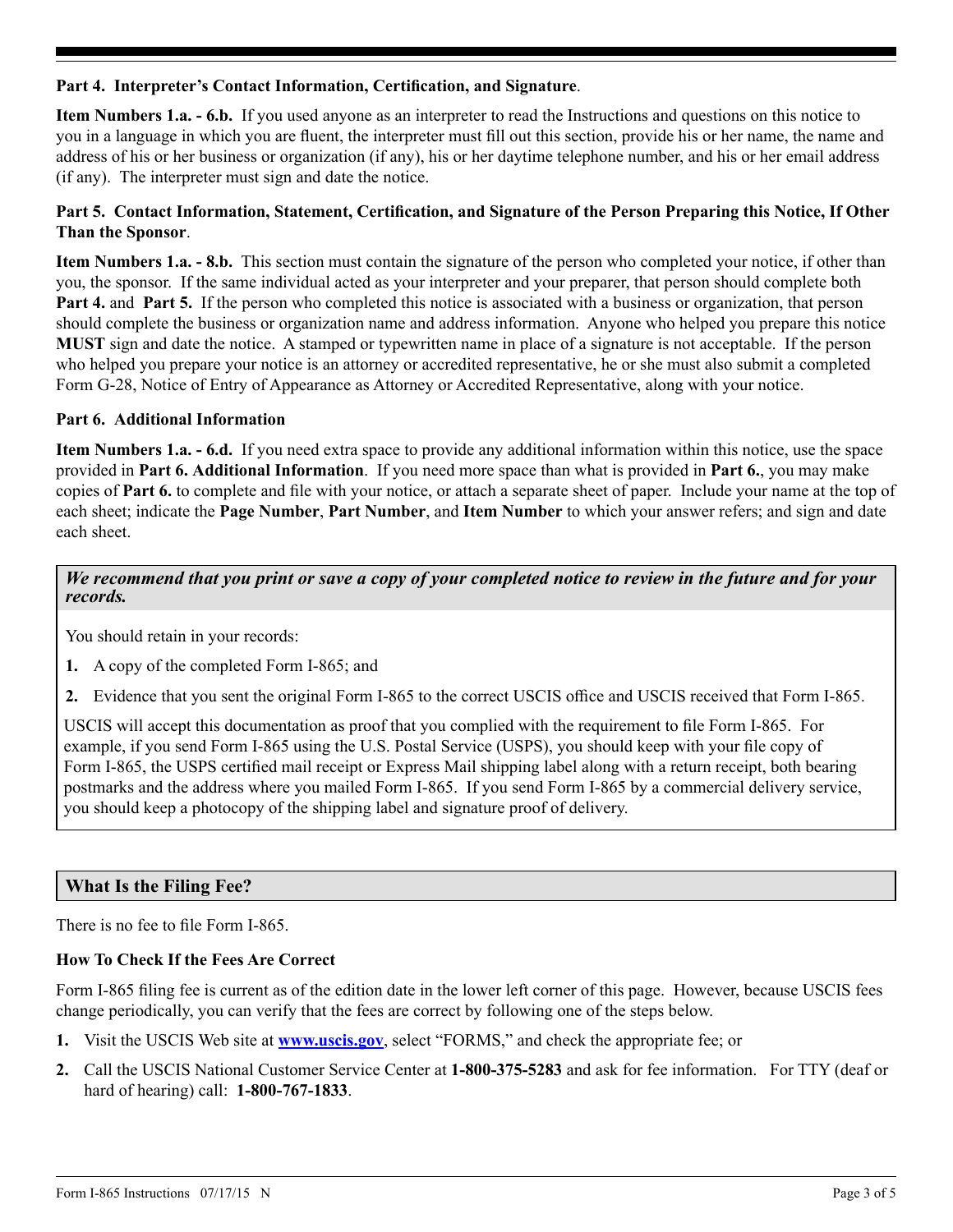# **Where To File?**

Please see our Web site at **[www.uscis.gov/I-865](http://www.uscis.gov/I-865)** or call our National Customer Service Center at **1-800-375-5283** for the most current information about where to file this notice. For TTY (deaf or hard of hearing) call: **1-800-767-1833**.

### **Address Change (For Lawful Permanent Resident Sponsors)**

If the sponsor is a lawful permanent resident, he or she must file Form I-865 **AND** comply with the change of address requirement in 8 CFR 265.1 He or she must notify USCIS of his or her new address within 10 days of moving from his or her previous residence. For information on filing a change of address go to the USCIS Web site at **www.uscis.gov/addresschange** or contact the USCIS National Customer Service Center at **1-800-375-5283**. For TTY (deaf or hard of hearing) call: **1-800-767-1833**.

#### **Processing Information**

**Initial Processing.** Once USCIS accepts your notice, we will check it for completeness. If you do not completely fill out this notice, USCIS may reject your notice.

**Requests for More Information.** We may request that you provide more information or evidence to support your notice. We may also request that you provide the originals of any copies you submit. USCIS will return any requested originals when they are no longer needed.

**Decision.** The decision on Form I-865 involves a determination of whether you have provided the required information to update your address in USCIS records. USCIS will notify you in writing if your notice is rejected.

## **USCIS Forms and Information**

To ensure you are using the latest version of this notice, visit the USCIS Web site at **[www.uscis.gov](http://www.uscis.gov)** where you can obtain the latest USCIS forms and immigration-related information. If you do not have Internet access, you may order USCIS forms by calling our toll-free number at **1-800-870-3676**. You may also obtain forms and information by calling the USCIS National Customer Service Center at **1-800-375-5283**. For TTY (deaf or hard of hearing) call: **1-800-767-1833**.

Instead of waiting in line for assistance at your local USCIS office, you can now schedule an appointment through the USCIS Internet-based system, **InfoPass**, at **<https://my.uscis.gov/en/appointment/v2>**. Use the **InfoPass** appointment scheduler and follow the screen prompts to set up your appointment. **InfoPass** generates an electronic appointment notice that appears on the screen.

### **Penalties**

If you knowingly and willfully falsify or conceal a material fact or submit a false document with your Form I-865, we will reject your Form I-865, and may deny any other immigration benefit. In addition, you will face severe penalties provided by law and may be subject to criminal prosecution.